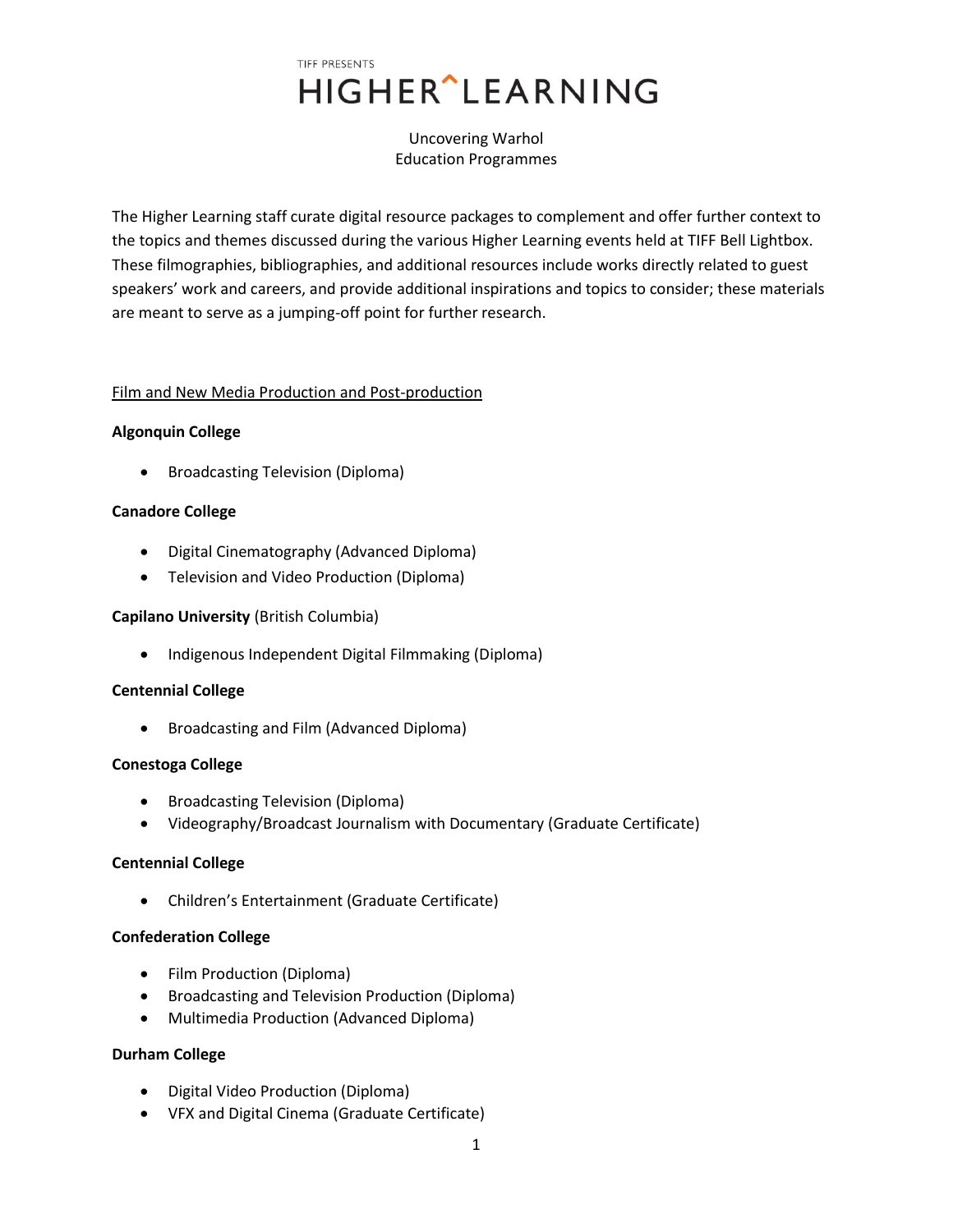# Uncovering Warhol Education Programmes

## **Fanshawe College**

- Advanced Filmmaking (Graduate Certificate)
- Broadcasting Television (Diploma)

# **First Nations Technical Institute**

Media Foundations (Certificate)

## **Humber College**

- Film and Media Production (BAA)
- Film and Television Production (Advanced Diploma)
- Broadcast Television/Videography (Diploma)
- 3D Modelling and Visual Effects Production (Certificate)

## **University of Guelph-Humber**

Media Studies (BAA) and Media Communications (Diploma)

## **La Cité College**

- Production télévisuelle (Diploma)
- Postproduction télévisuelle (Graduate Certificate)

# **Loyalist College**

Television and New Media Production (Advanced Diploma)

# **Mohawk College**

- Broadcasting, Television and Communications Media (Advanced Diploma)
- Creative Photography, Still and Motion (Diploma)

# **Niagara College**

Broadcasting Radio, Film, and Television (Advanced Diploma)

# **OCAD University**

- Aboriginal Visual Culture (BFA)
- Integrated Media (BFA)

# **Ryerson University**

- Film Studies (BFA)
- New Media (BFA)
- Media Production (MA)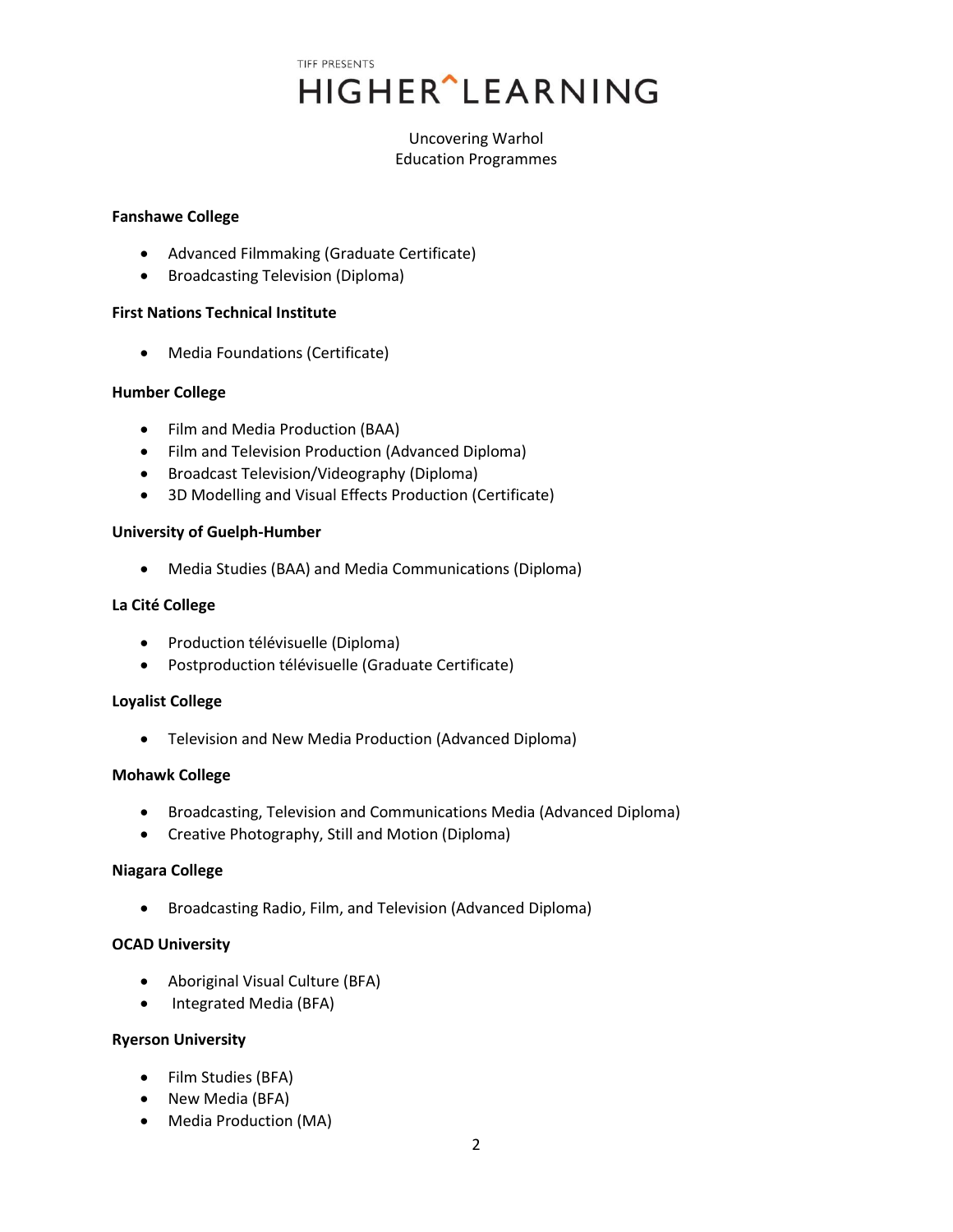# Uncovering Warhol Education Programmes

## **Sault College**

Digital Film Production (Diploma)

## **Seneca College**

- Digital Media Arts (Diploma)
- **•** Broadcasting Television (Diploma)
- Visual Effects for Film and Television (Graduate Certificate)

# **Sheridan College**

- Advanced Television and Film (Certificate)
- Media Arts (Advanced Diploma)
- Media Fundamentals (Certificate)
- Advanced Special Effects Makeup, Prosthetics, and Props (Graduate Certificate)
- Computer Animation, Digital Special Effects (Graduate Certificate)

# **Sheridan College and University of Toronto Mississauga**

Communications, Culture, and Information Technology (BA)

# **Toronto Film School at RCC Institute of Technology**

• Film Production (Diploma)

# **York University**

• Film Production (BFA, MFA)

#### Film and New Media Studies

#### **Brock University**

- Film Studies (BA)
- Media and Communication Studies (BA)
- Popular Culture and Film (BA, MA)

#### **Carleton University**

Film Studies (BA, MA)

# **McMaster University**

• Theatre and Film Studies (BA)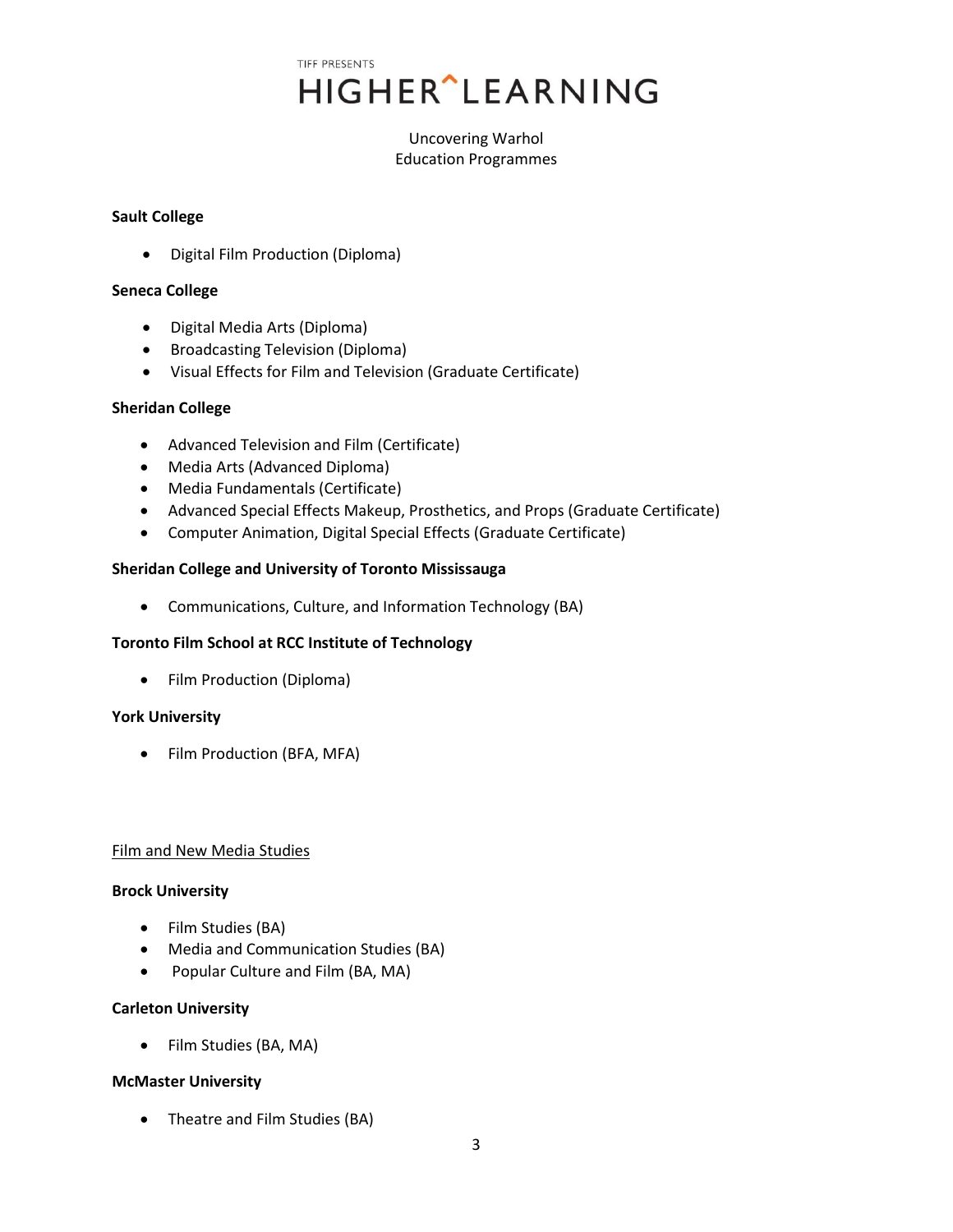TIFF PRESENTS **HIGHER**<sup>^</sup>LEARNING

# Uncovering Warhol Education Programmes

Communications and New Media (MA)

## **Queen's University**

• Film and Media (BA)

## **Trent University**

Cultural Studies (BA, MA, PhD)

## **University of Ottawa**

- Communication (BA, MA)
- Film Studies (BA)

#### **University of Toronto**

Cinema Studies (BA, MA, PhD)

## **University of Toronto Mississauga**

Visual Culture and Communications (BA)

#### **University of Waterloo**

• Fine Arts with Film Studies (BA)

#### **University of Western Ontario**

- Critical Studies in Global Film Cultures (BA)
- Film Studies (BA)
- Information and Media Studies (BA, MA, PhD)

#### **University of Windsor**

Communication, Media and Film (BA, MA)

#### **Wilfred Laurier University**

- Communication Studies (BA)
- Film Studies (BA)
- Communication Studies (MA)

#### **York University**

Cinema and Media Studies (BA, MA)

# **York University and Ryerson University**